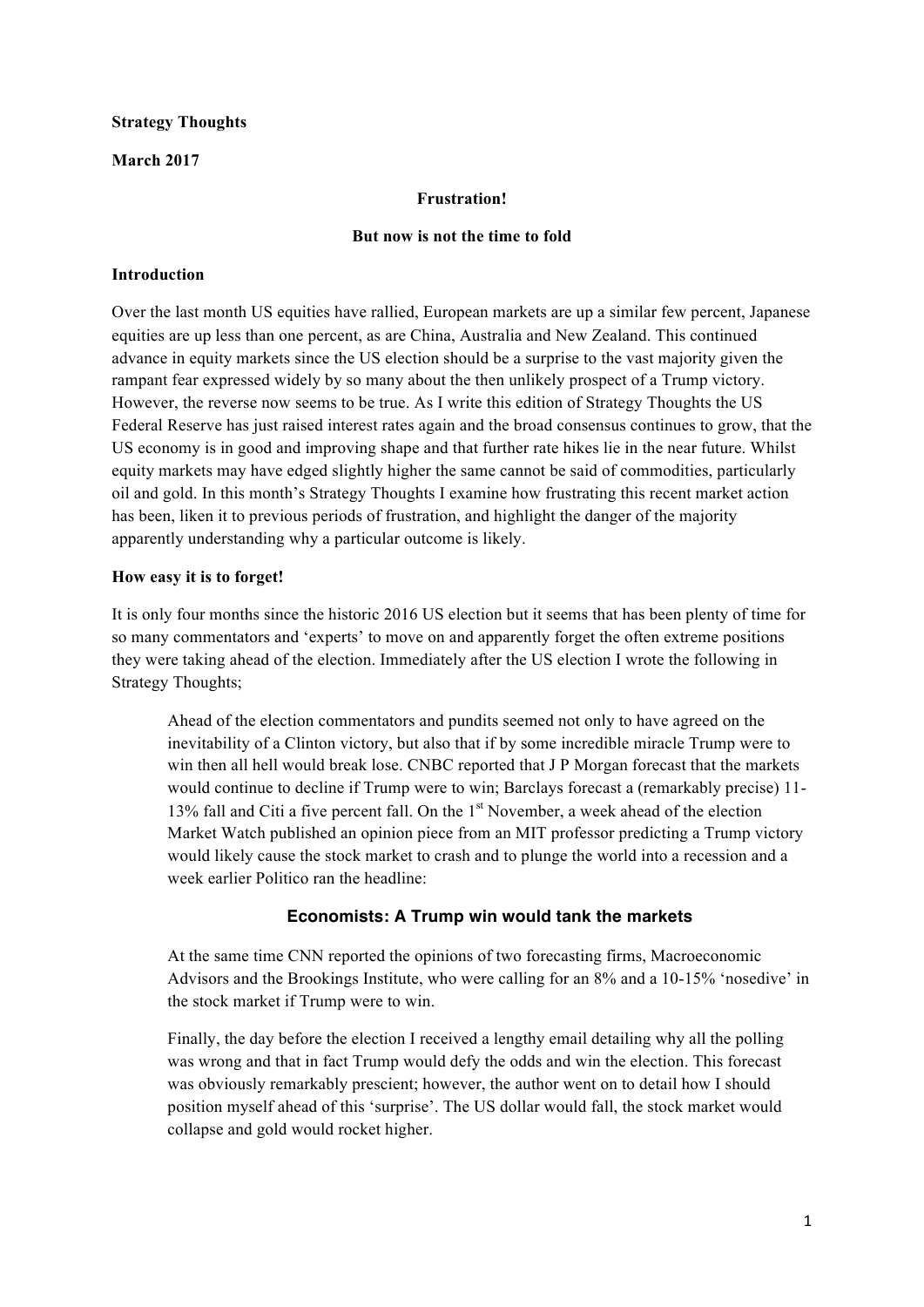There was certainly a heightened level of fear and anxiety about the prospect of a Trump presidency but the vast majority were comforted by the fact that such an outcome was extremely unlikely.

In the thirty five years I have been following global investment markets one of the overwhelming behavioural biases that has continually staggered me is our tendency to anchor. How amidst uncertainty we all tend to look for something to hold on to, something that will give us some comfort and, at least temporarily, make the uncertainty go away. And it doesn't appear to matter how illogical or unfounded that anchor may be, or what the track record of those providing it is. This is what we saw glaringly through the GFC. Ahead of the peak in 2007 the vast majority of economists, particularly those at the IMF, were extremely optimistic and they retained that optimism well into the horrendous downturn. Then as the bottom approached their outlook was overwhelmingly gloomy and getting gloomier by the day. Despite their totally missing the start of the downturn investors still clung on to economists' considered opinions and this once again left them on the wrong side of the market as the great bull market, that is now eight years, old began as the economic consensus at the time was that bad as things were they were destined to get much worse.

Undoubtedly throughout that period there were extreme levels of anxiety and uncertainty so it should not be surprising that investors anchored, but we should all endeavour to learn from these periods. Only by recognising and overcoming the myriad of illogical behavioural biases that plague us all can we hope to become successful investors. Unfortunately it is clear that the majority either learnt nothing through that vivid experience eight and nine years ago, or have by now forgotten the lessons they did so painfully learn.

#### **The last four months**

Perhaps it is understandable that over a period of eight or nine years lessons that have been learnt, no matter how painfully, fade, but that they can be totally forgotten in the space of four months is staggering. We now know that in the wake of the Trump victory markets did not 'Tank', they didn't fall 5% or 11%, the world has not been plunged into a recession, gold has not soared and the dollar has not collapsed. In fact almost all of the forecasts ahead of a Trump victory have turned out to be totally incorrect. Not slightly out or off by a few percent but 180 degrees wrong. Yet those same forecasters who explained why things would be so dire are now forecasting a continuation of the rally that they never saw as even possible. Of even greater concern is that the vast majority are happy to listen and go along with the comforting outlook. This can be seen in near record high optimism readings in various investor sentiment surveys and continuing high levels of consumer confidence in the US. Unfortunately confidence readings are lagging indicators and generally reflect what has happened and so are a poor indicator of what may lie ahead, and sentiment surveys, at least at extremes, tend to be contrary indicators. Currently the risk of a disappointment, and for the neat extrapolations of the last four months being once again wrong, is high.

Last month I highlighted a similar level of comfortable complacency amongst investors by showing a chart of the S&P volatility index, the VIX. Bloomberg recently included the chart (next page) which compared the VIX with the Global Economic Uncertainty Index. Up until the last year the correlation between the two indices has been fairly high. However, over the last year the two lines have diverged dramatically. That economic policy uncertainty is at near record high levels is understandable, particularly in the wake of BREXIT, Trump's victory and the potential for further electoral turmoil in continental Europe. What is remarkable is the near record low level of the VIX. This tends to imply that investors are comfortable with the smooth extrapolations of continued economic improvement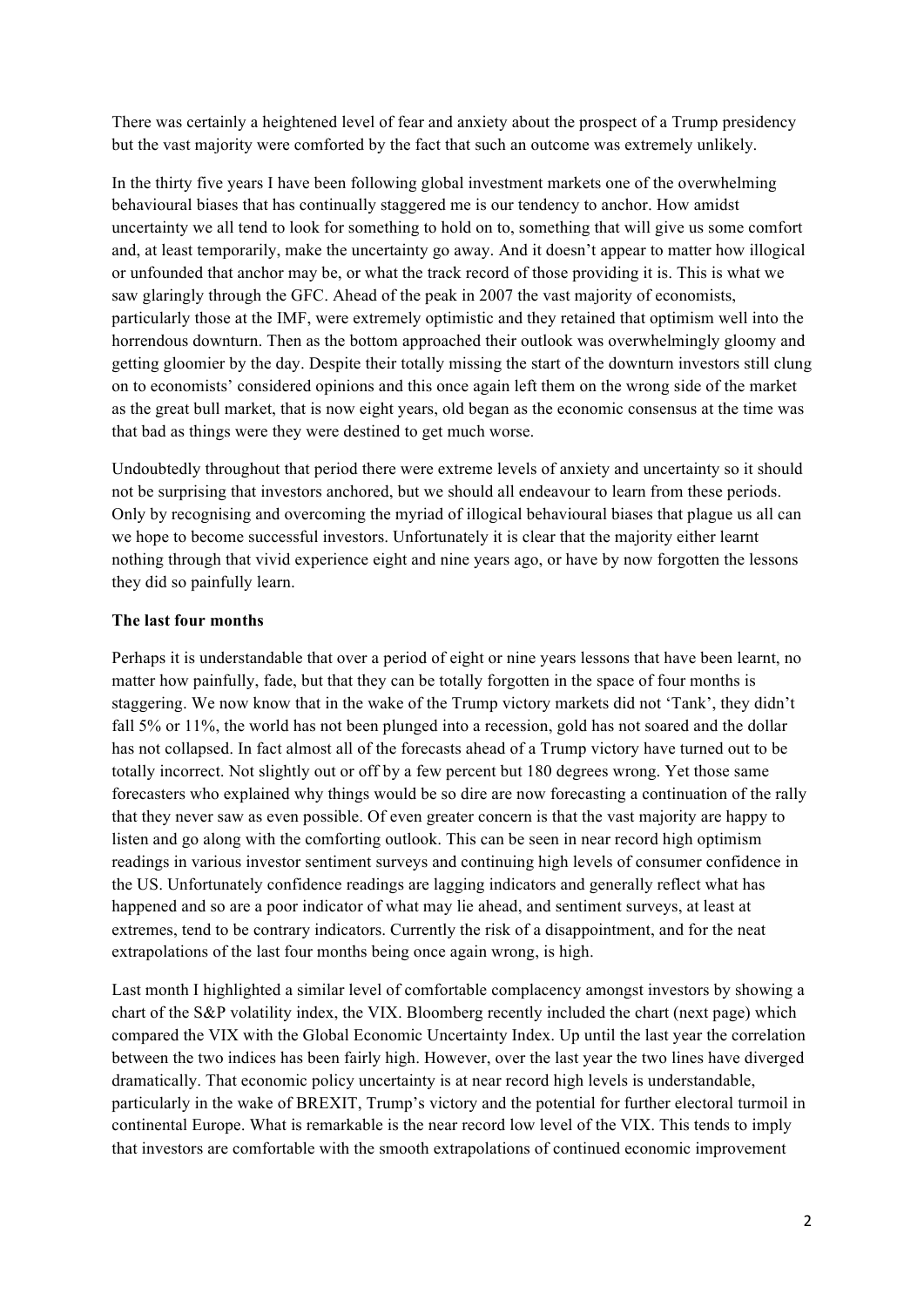and stock market advance that are being forecast daily, irrespective of the forecasters' long term or



Currently, investors the world over seem to be avoiding the frustration they may have been feeling for sometime over the relatively sluggish economic growth that has plagued the world since the GFC and are now accepting what seems to be the 'obvious' answer.

even recent track record.

At the beginning of March the New York Times ran the story;

# **What Booming Markets Are Telling Us About the Global Economy**

The article went on to describe how many investors were shedding their previous pessimism about the world being destined to remain in what had become known as the 'new normal' of lower growth rates. Now investors have shed their pessimism their levels of frustration will undoubtedly have been reduced, but unfortunately succumbing to the 'obvious' explanation may increase comfort but will most likely result in even greater disappointment.

Economic forecasts may have improved since Trump's victory, however, no one should be looking to economic forecasters to alert them to a possible economic disappointment. I was reminded of this by a Bank Credit Analyst paper recently that highlighted just how poor economic forecasts have been, particularly ahead of a down turn. They produced a neat table showing what the Federal Reserve was forecasting for the US economy ahead of recessions going back to the 1950s.

In August of 1957 the Fed commented that "activity remains at high levels, showing a modest upward tilt". This would no doubt have provided a great deal of comfort, unfortunately the outcome was that the economy contracted by 3.2% over the next twelve months and endured a peak to trough decline of 3.7%. Less than three years later, in April 1960, the Fed's comments included "information indicates the probability of a moderate expansion in activity", what followed was a peak to trough decline in the economy of 2.3%. In December 1969 the forecast was for growth of 1.4% but what followed was a peak to trough decline of 1.5%. In November 1973 the forecast was growth of 2.4%, the outcome was a fall over the next twelve months of 4.9% and a peak to trough rout of 7.8%. More recently, ahead of the 1981, 1990, 2001 and 2007 recessions the Fed has had an average growth forecast of over 1.7% and these have preceded average declines of almost 2%

Currently investors seem happy to accept the comforting rationalisations as to why the recent rallies, and now aging bull markets, will continue. Unfortunately, important inflection points in markets are generally preceded by periods when the majority do believe they understand why markets are doing what they are, and what they are likely to do next. What is even more surprising is that after the surprise, or disappointment, occurs the majority believe that somehow that alternative outcome was also somehow obvious. The always dangerous 'hindsight bias'.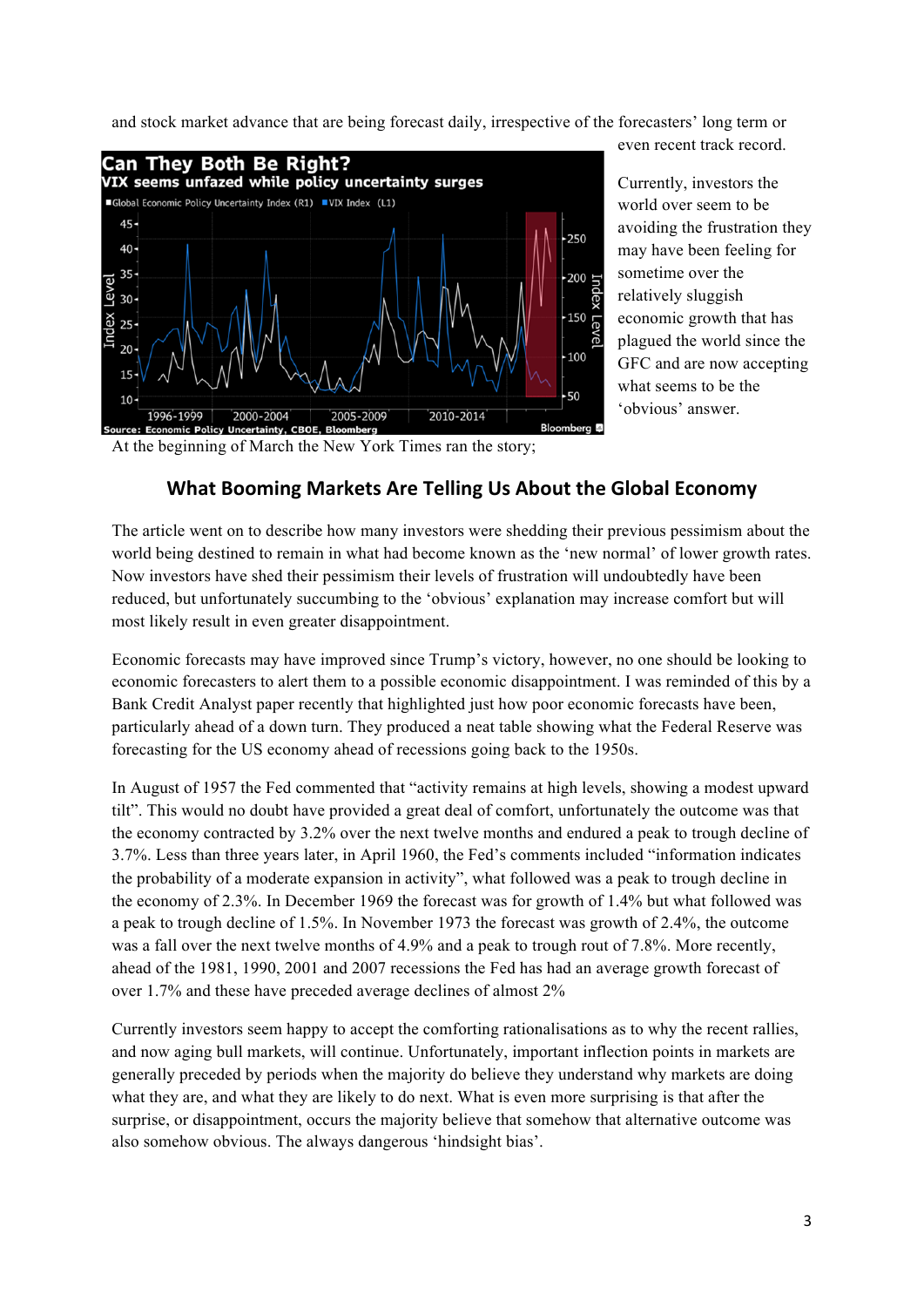## **Frustration**

In May of 2007 in attempting to describe just how frustrating investing can be I reprised an analogy that I first put into writing two and a half years earlier. Whether or not the current positioning of markets is in anyway analogous to those in mid 2007 only time will tell, nonetheless, it is still worthwhile reviewing that analogy of the frustration of investing and the pervasiveness of hindsight bias:

*"Investing is complex and highly multi faceted, and a myriad of different influences affect any market in different ways at different times.*

*Attempting to solve the many riddles that investing poses is somewhat analogous to solving a good "whodunit" as you turn the pages or watch it unfold on the screen.* 

*A good author or screen writer will quickly deliver a suitable bad guy, someone everyone*  takes a speedy dislike too, someone that clearly had all the motive and opportunity to commit *the crime. You hope that they are the perpetrator of the crime and you hope that they are caught, but deep down you know it won't be them, that would be far too obvious. No, with a good whodunit it's only at the very end that the true villain is revealed and their guilt was far from obvious to anyone with the possible exception of the most diligent and lateral thinking readers. However, after the ace detective has revealed the complex web of interconnecting clues the result is obvious to everyone and some even kid themselves that they sort of knew it all along.*

*So how can this possibly be like investing?*

*At times in any market there is often a popular and widely accepted expectation for the market's future direction, more and more investors get drawn to what seems such an obvious outcome. Eventually there is no one left to buy the obvious idea and a far more complex and poorly understood story starts to unfold. Its eventual outcome will only be generally understood by most participants when it is far too late to profit from it, although many will kid themselves that, even though they never quite got on board, the eventual outcome was sort of obvious from the start."*

The last few months have been frustrating as more and more investors have climbed on board the market, and the apparently inevitable continued economic expansion, however, long term success in investing is only possible if one is prepared to put up with the discomfort and frustration of 'daring to be different' to the vast majority. Following the herd may provide some short term comfort but it is certainly destined to end in the disappointment of owning too much at peaks and throwing in the towel and getting out close to market bottoms.

#### **Valuation**

That expectations, at least in the US market, are high is not only apparent in the media commentary and sentiment measures. It is also obvious from valuation measures. I have long maintained that valuation is not the driver of markets the way many believe, but rather that valuation is a reflection of aggregate expectations. The reason any valuation gets extremely high is because investors are clambering over each other to get into that stock or market and are prepared to pay any price. And the reverse is true at long term troughs in valuation, things become historically cheap because no one is interested in them. Valuation is not a short term timing tool in anyway but it is a valuable indicator of exactly where long term expectations are and what long term subsequent returns may be. It goes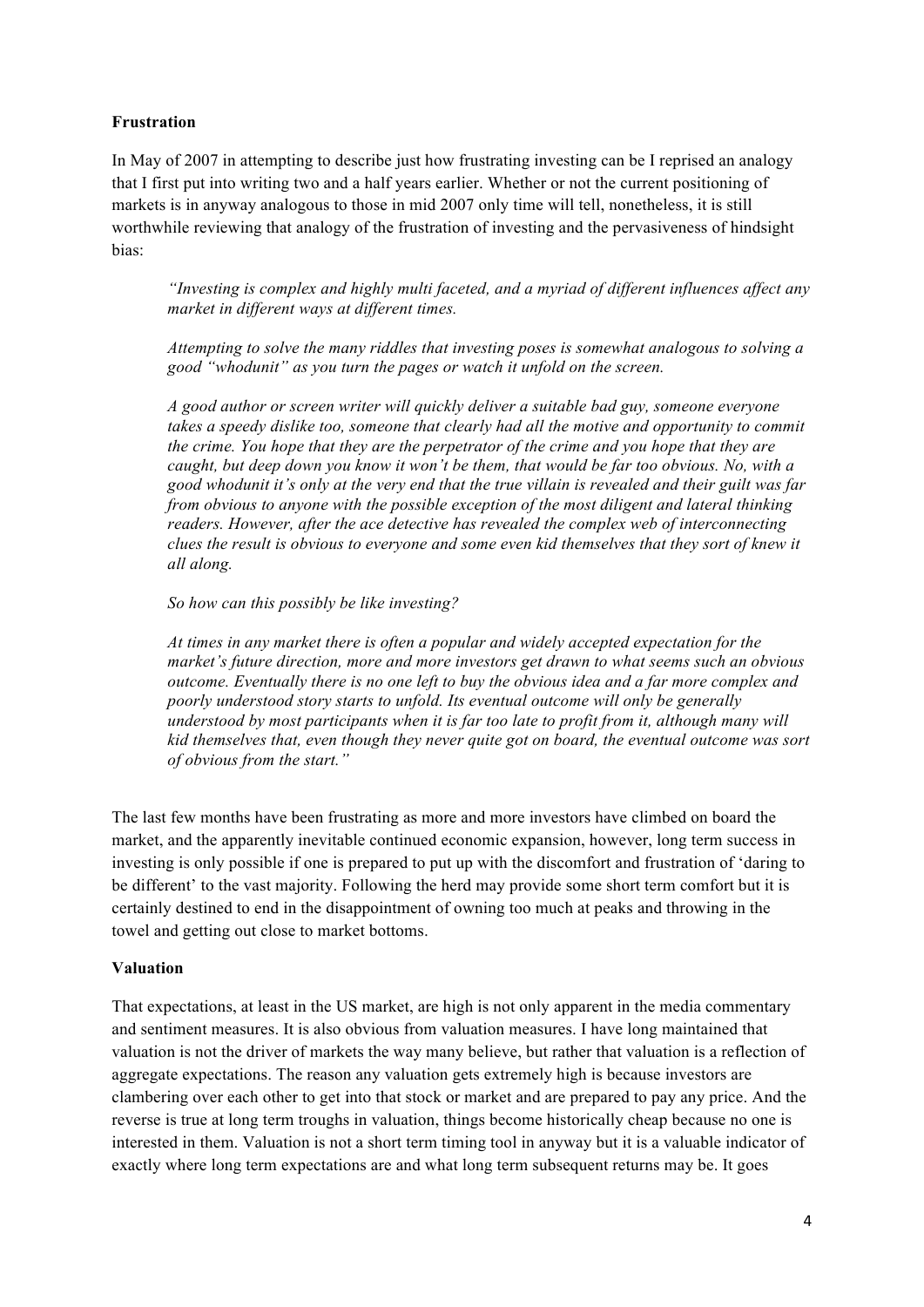without saying that long term returns are substantially better when anything is bought at an historically cheap price than at an historically expensive price. The challenge all investors face is that our herding bias makes it much more comfortable to buy what is hot and expensive than what is overlooked and cheap.

Currently the US equity market is historically expensive as the chart (below) of Robert Shiller's cyclically adjusted P/E ratio shows.



It is currently more expensive than it was ahead of the GFC, more expensive than it was at the end of the great bull market from 1942 to 1966, almost as expensive as it was ahead of the 1929 Crash and Great Depression, but not as expensive as it was at the peak of the largest speculative bubble the world has ever seen, the Dot Com Bubble. That the only two periods where valuations were higher preceded a collapse of almost 90% in the Dow Jones Industrial Average in the 1930s and an 80% collapse in the NASDAQ in the early 2000s should not be seen as a source of comfort.

In a recent Bloomberg article professor Shiller was quoted as saying that the US market was 'way over priced' and expressed concern that the current excitement about Trump reminded him of the hype around the 'new era' of the Dot Com boom.

The last time Robert Shiller heard stock-market investors talk like this in 2000, it didn't end well for the bulls.

Back then, the Nobel Prize-winning economist says, traders were captivated by a "new era story" of technological transformation: The Internet had re-defined American business and made traditional gauges of equity-market value obsolete. Today, the game changer everyone's buzzing about is political: Donald Trump and his bold plans to slash regulations, cut taxes and turbocharge economic growth with a trillion-dollar infrastructure boom.

"They're both revolutionary eras," says Shiller, who's famous for his warnings about the dot-com mania and housing-market excesses that led to the global financial crisis. "This time a 'Great Leader' has appeared. The idea is, everything is different."

'Everything' is never different when it comes to markets. They are driven by everyone involved in them, they are an immediate barometer of aggregate investor expectations but these are shaped and moulded by a whole host of irrational biases. Markets may not roll over immediately, but now is not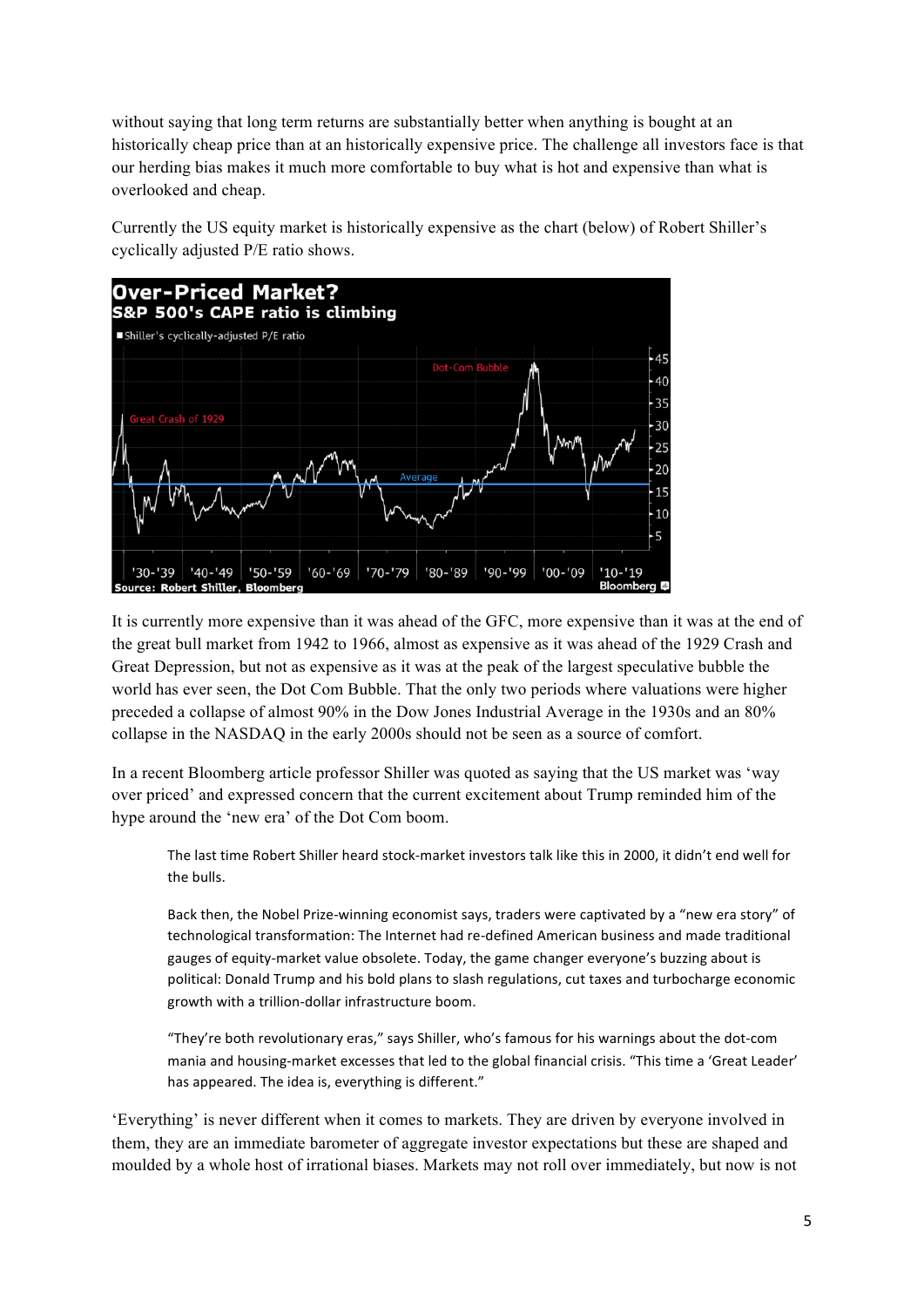the time for a disciplined investor to lose their discipline, no matter how frustrating the current environment may be.

#### **Oil**

The value of looking at investment assets from an expectational point of view is clear in other markets too.

Last month I focussed upon the expectational extremes that were being seen in the oil market. I wrote;

Attitudes towards the price of crude oil are now as optimistic as they have been for many years as the Investup.com chart (left) shows. It is also clear from this chart that attitudes have been whipsawed wildly over the last few years; however, what is remarkable about the current extreme bullishness towards oil is that it has come after what has been a rather modest bull market in oil. Admittedly the price has doubled but this has only retraced a fraction of the damaging bear market that preceded it.

Later in that same article I commented:

In late January and early February this year, amid positive expectations regarding OPEC compliance and production cuts, the following headlines appeared;

# **Analysts See Oil Prices Rising as OPEC Production Cut Bears Fruit**

**IEA** hails 'solid start' to OPEC cut pact, raises oil demand outlook

# **Crude Oil Price Forecast: Possibly The Most Encouraging Move of 2017**

These are a world apart, and almost 180 degrees shifted, from those seen a little over a year ago as sentiment towards, and so expectations for, the price of oil have moved from a record low to nearly a record high, as a result the risk of disappointment has increased markedly.

After writing those comments expectations, at least as presented by Investup.com continued to rise as oil continued to plateau, but then came the disappointment and a marked decline in the price of oil.

The Financial Times on  $9<sup>th</sup>$  March ran the story;

# **Oil slide continues as benchmark falls below \$49 per barrel**

Renewed concerns about supply glut send ripples through currency market

This was after the largest one day drop in WTI in over a year and the gloomy headlines continued to abound as the price fell further. By the  $13<sup>th</sup>$  March the price of WTI had fallen more than  $13\%$  in just three weeks.

It is not surprising that rationalisations as to why this fall should have occurred now abound and perhaps not surprisingly they seem to focus upon the same issue that had previously led to the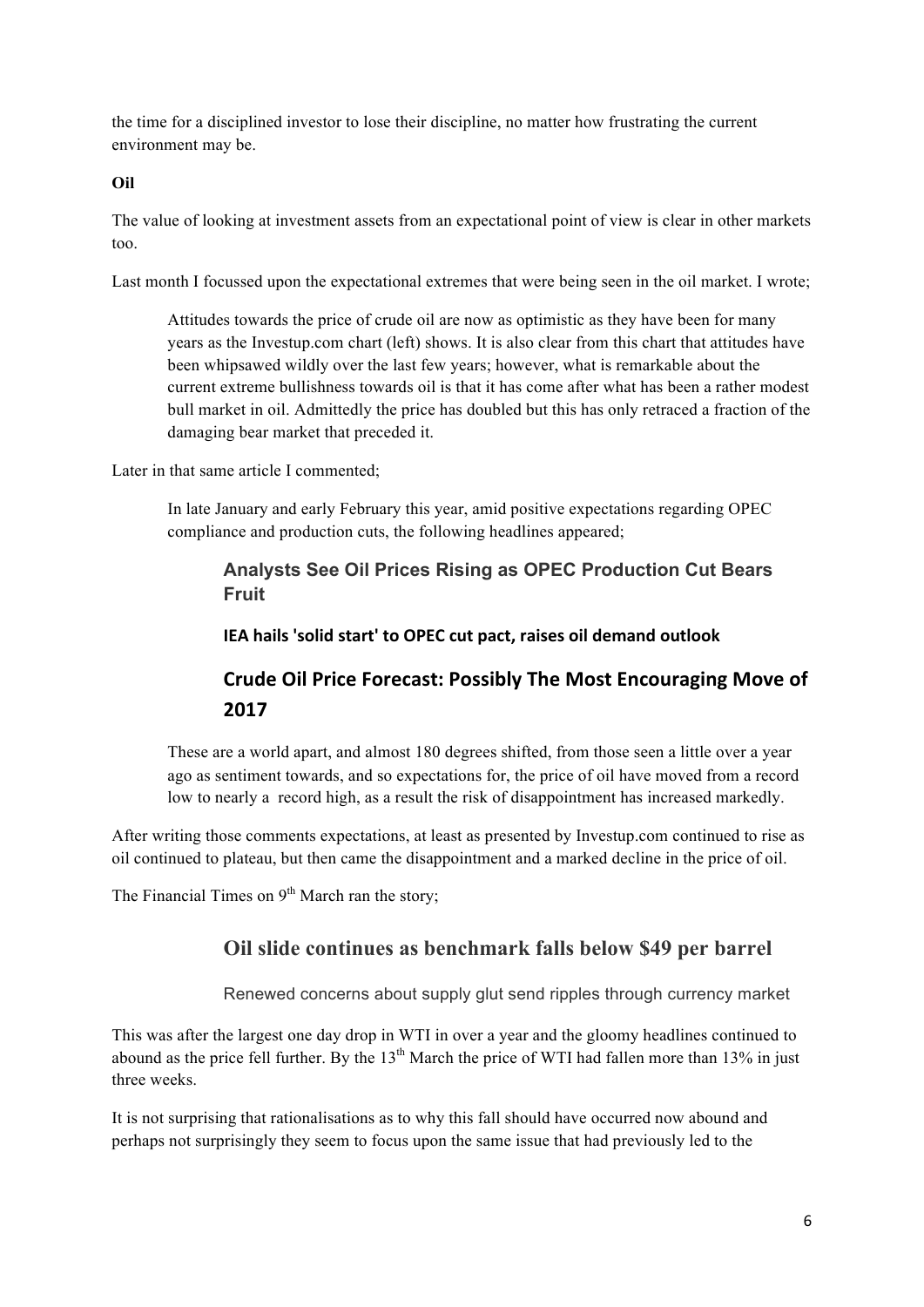optimistic forecasts, supply and demand. If only markets were that simple and supply and demand were the answer.

In any market every sale must be matched by an equally sized purchase so what actually sets the price is the enthusiasm or otherwise of all those buyers and sellers and this is a reflection of the aggregate expectations of all participants in that market. If supply and demand were all that set the price of oil then, as I wrote at length in "Investing: The Expectations Game", organisations such as the US Department of Energy's Energy Information Administration should be able to fairly accurately forecast the price of oil. In reality this organisations forecasts have been no better than anyone else's and all regularly fail to pick the very important inflection points, which as an investor is all that really matters.

## **Conclusions**

Over the last month the consensus for continual improvement in economic conditions and optimism towards equity markets has grown, probably to the point of complacency. At the same time, as shown in the chart of the VIX and economic policy uncertainty, investors are clearly choosing to ignore many things that they could choose to worry about, this should be a cause for concern.

Some may describe what is happening as the market successfully climbing the 'wall of worry'. Unfortunately many misconstrue exactly what the old adage 'the wall of worry' means. It doesn't mean that so long as there are things to worry about the market can rise, what it does mean is that as long as a large number of investors choose to be worried then the market can continue to rise. There are always things that investors could worry about, however, when the point is reached where investors choose not worry then the 'wall' is very close to have been 'climbed'. That seems to be where many equity markets are now.

Last month I concluded with;

None of my views have materially changed over the last month and preservation of capital, rather than chasing what is looking increasingly like a runaway train, should continue to be the majority of investors' primary objective. A number of extremes have been seen across asset classes over the last few months and the risk of reversals and accompanying increases in volatility remains high.

All of this continues to be the case and some of that volatility and reversal has been seen in the oil market. Now is not the time to lose discipline and seek comfort in the increasingly large herd.

#### **Recommendations**

I have recently finished two books that I believe everyone interested in markets, what drives them, and how an investor might succeed, should read. The first is Eward O Thorp's **"A Man for all Markets, From Las Vegas to Wall Street, how I beat the dealer and the Market"**. I first came across Ed Thorp when I read William Poundstone's book "Fortune's Formula" more than a decade ago and I didn't know that Thorp was still alive. He is now in his eighties but the book is brilliant and readable story of how this academic took his card counting and analytical skills to not only succeed at black Jack and roulette but also to become one of the most successful hedge fund managers ever. More details can be found at:

http://www.edwardothorp.com/books/a-man-for-all-markets/